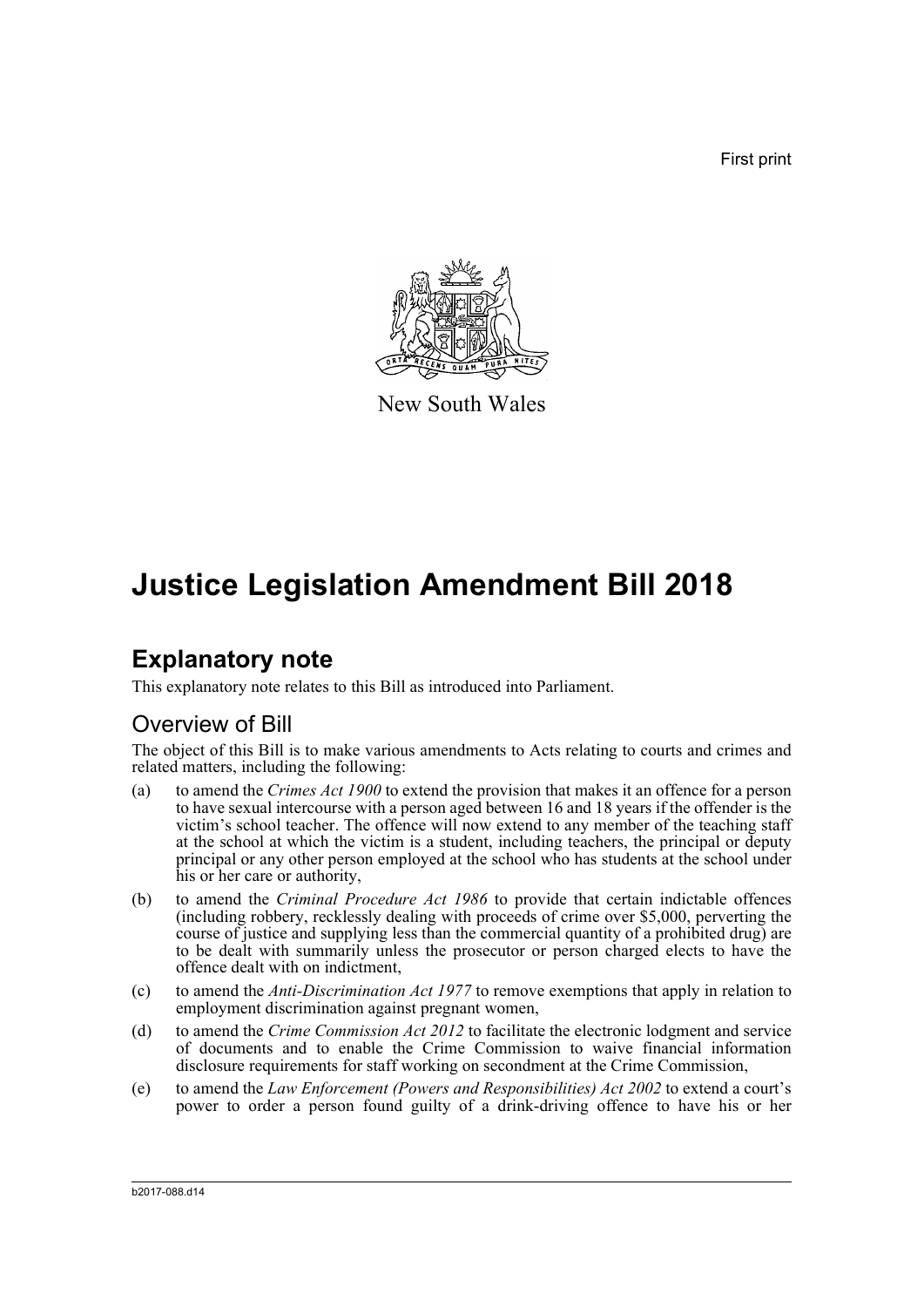photograph, finger-prints and palm-prints taken at a police station to a person found guilty of driving with illicit drugs in the person's oral fluid, blood or urine,

(f) to make various minor amendments to the *Succession Act 2006* as a consequence of a statutory review of the Act.

## Outline of provisions

**Clause 1** sets out the name (also called the short title) of the proposed Act.

**Clause 2** provides for the commencement of the proposed Act.

**Clause 3** makes it clear that the explanatory notes contained in Schedule 1 do not form part of the proposed Act.

### **Schedule 1 Amendments**

Schedule 1 amends the following Acts:

- (a) *Anti-Discrimination Act 1977*,
- (b) *Civil and Administrative Tribunal Act 2013*,
- (c) *Crime Commission Act 2012*,
- (d) *Crimes Act 1900*,
- (e) *Criminal Procedure Act 1986*,
- (f) *Criminal Records Act 1991*,
- (g) *Drug Misuse and Trafficking Act 1985*,
- (h) *Evidence Act 1995*,
- (i) *Land and Environment Court Act 1979*,
- (j) *Law Enforcement (Powers and Responsibilities) Act 2002*,
- (k) *Succession Act 2006*.

The amendments to each Act are explained in detail in the explanatory note relating to the Act concerned set out in Schedule 1.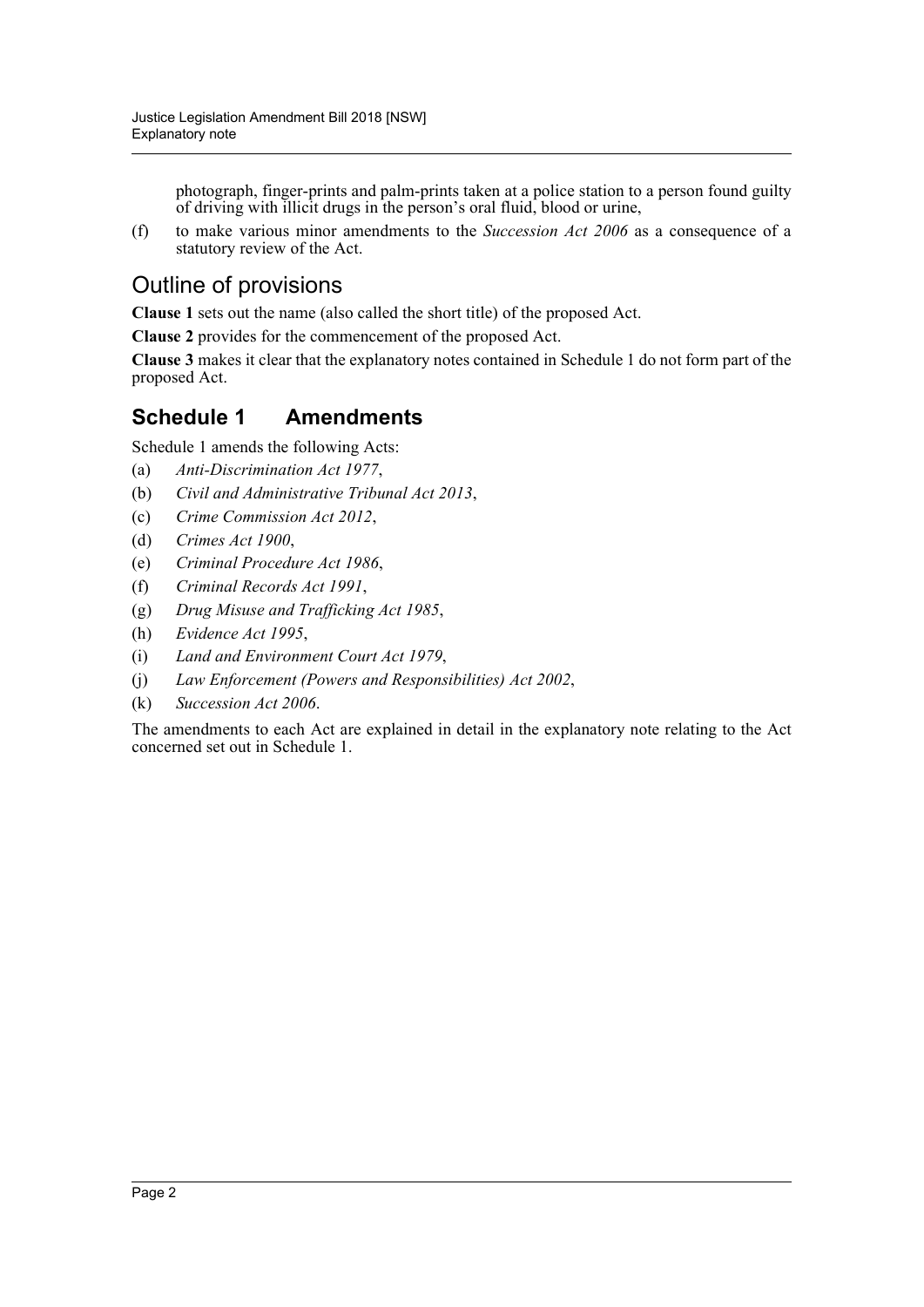First print



New South Wales

# **Justice Legislation Amendment Bill 2018**

## **Contents**

|            |   |                          | Page |
|------------|---|--------------------------|------|
|            |   | Name of Act              | ົ    |
|            | 2 | Commencement             | ົ    |
|            | 3 | <b>Explanatory notes</b> | ົ    |
| Schedule 1 |   | <b>Amendments</b>        |      |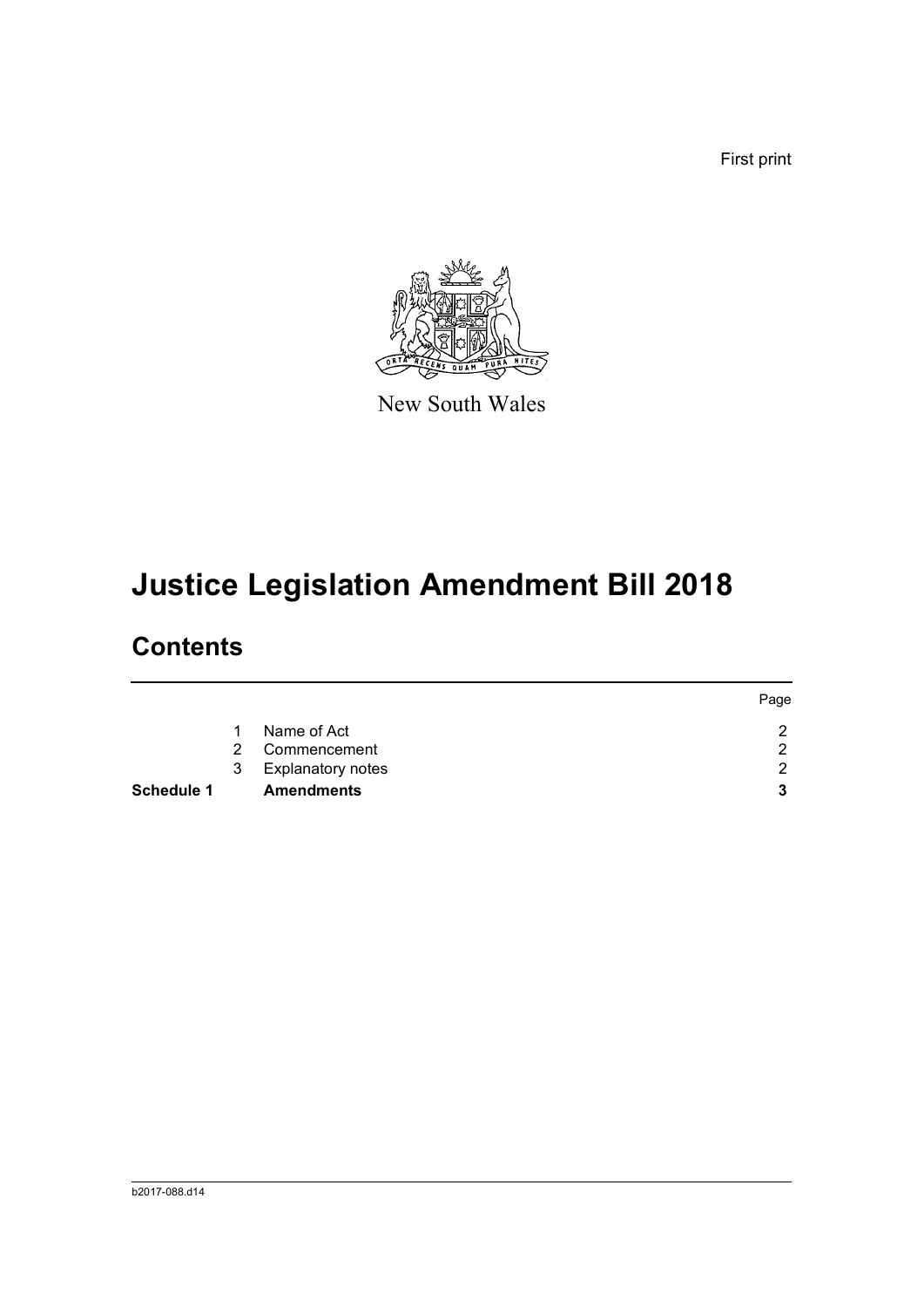

New South Wales

# **Justice Legislation Amendment Bill 2018**

No , 2018

### **A Bill for**

An Act to amend various Acts relating to courts and crimes and other related matters.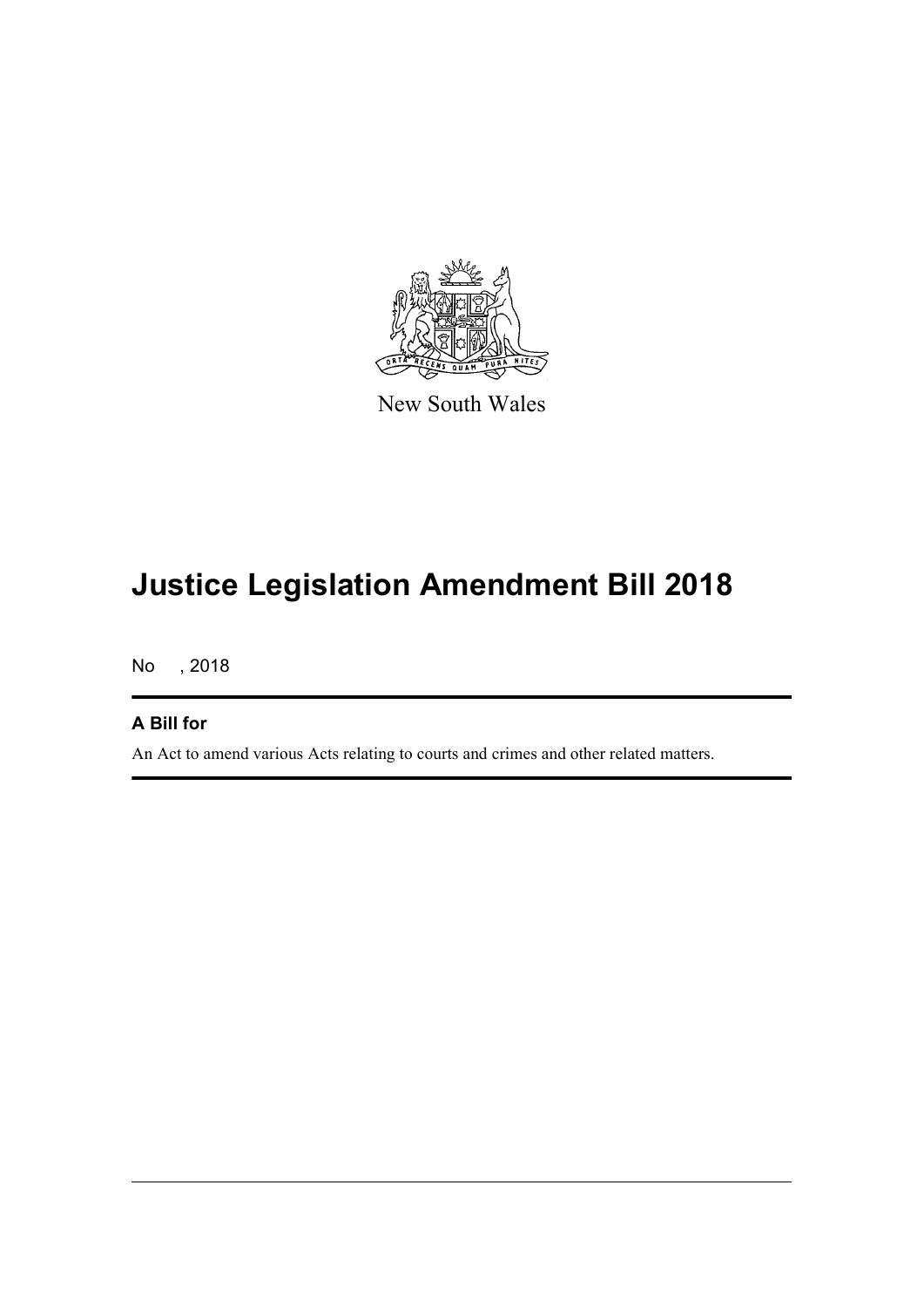Justice Legislation Amendment Bill 2018 [NSW]

<span id="page-4-2"></span><span id="page-4-1"></span><span id="page-4-0"></span>

|   |                          | The Legislature of New South Wales enacts:                                                                                         | 1              |
|---|--------------------------|------------------------------------------------------------------------------------------------------------------------------------|----------------|
| 1 |                          | <b>Name of Act</b>                                                                                                                 | $\overline{a}$ |
|   |                          | This Act is the <i>Justice Legislation Amendment Act 2018</i> .                                                                    | 3              |
|   | Commencement             |                                                                                                                                    |                |
|   | (1)                      | This Act commences on the date of assent to this Act, except as provided by this<br>section.                                       | 5<br>6         |
|   | (2)                      | Schedule 1.4 [3] and [4], 1.5 [2]–[9], 1.7, 1.8 and 1.11 [3] and [4] commence on a<br>day or days to be appointed by proclamation. | 7<br>8         |
| 3 | <b>Explanatory notes</b> |                                                                                                                                    |                |
|   |                          | The matter appearing under the heading "Explanatory note" in Schedule 1 does not<br>form part of this Act.                         | 10<br>11       |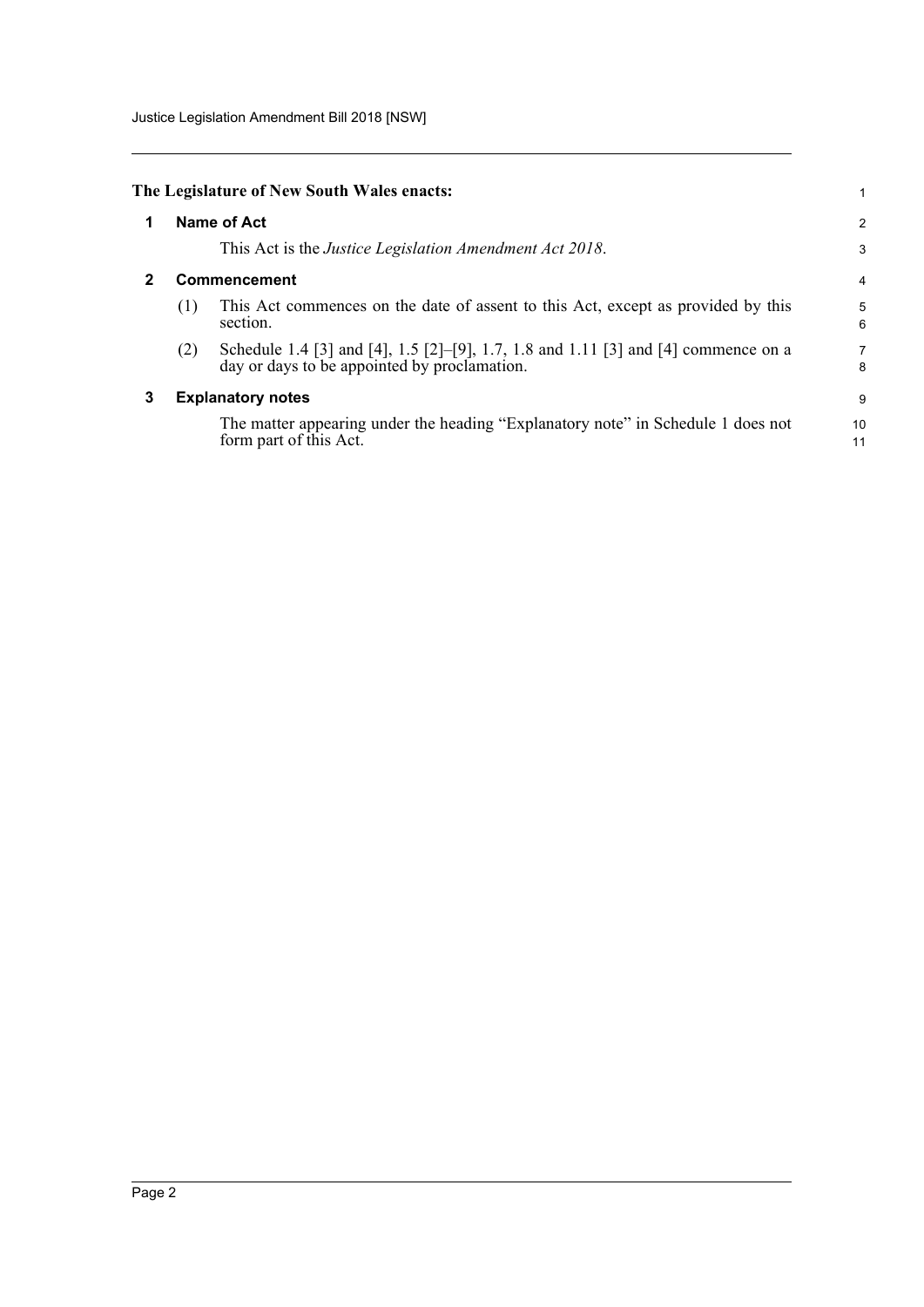<span id="page-5-0"></span>

|       | <b>Schedule 1</b>                                                                                                                                                                                                                                                                                                                             | <b>Amendments</b>                                                                                                                                                                        | 1              |  |
|-------|-----------------------------------------------------------------------------------------------------------------------------------------------------------------------------------------------------------------------------------------------------------------------------------------------------------------------------------------------|------------------------------------------------------------------------------------------------------------------------------------------------------------------------------------------|----------------|--|
| 1.1   |                                                                                                                                                                                                                                                                                                                                               | <b>Anti-Discrimination Act 1977 No 48</b>                                                                                                                                                | 2              |  |
| [1]   |                                                                                                                                                                                                                                                                                                                                               | Section 25 Discrimination against applicants and employees                                                                                                                               | 3              |  |
|       |                                                                                                                                                                                                                                                                                                                                               | Omit section 25 $(1A)$ and $(2A)$ .                                                                                                                                                      | 4              |  |
| $[2]$ |                                                                                                                                                                                                                                                                                                                                               | <b>Schedule 1 Savings and transitional provisions</b>                                                                                                                                    | 5              |  |
|       |                                                                                                                                                                                                                                                                                                                                               | Insert at the end of clause $1(1)$ :                                                                                                                                                     | 6              |  |
|       |                                                                                                                                                                                                                                                                                                                                               | any other Act that amends this Act                                                                                                                                                       | 7              |  |
|       | <b>Explanatory note</b>                                                                                                                                                                                                                                                                                                                       |                                                                                                                                                                                          | 8              |  |
|       | Item [1] of the proposed amendments removes 2 exemptions to the general prohibition on<br>discrimination on the ground of sex. The exemptions allowed an employer to not offer a pregnant<br>woman a job or to dismiss a pregnant woman from her job if the woman was pregnant at the time she<br>applied for or was interviewed for the job. |                                                                                                                                                                                          |                |  |
|       |                                                                                                                                                                                                                                                                                                                                               | Item [2] enables savings and transitional regulations to be made as a consequence of the enactment<br>of the proposed Act or any other Act that amends the Anti-Discrimination Act 1977. | 13<br>14       |  |
| 1.2   |                                                                                                                                                                                                                                                                                                                                               | Civil and Administrative Tribunal Act 2013 No 2                                                                                                                                          | 15             |  |
| [1]   |                                                                                                                                                                                                                                                                                                                                               | <b>Section 45 Representation of parties</b>                                                                                                                                              | 16             |  |
|       |                                                                                                                                                                                                                                                                                                                                               | Omit section 45 (4A). Insert instead:                                                                                                                                                    | 17             |  |
|       | (4A)                                                                                                                                                                                                                                                                                                                                          | In proceedings that directly or significantly affect a child (that is, a person<br>under the age of 18 years) who is not a party to the proceedings, the Tribunal<br>may:                | 18<br>19<br>20 |  |
|       |                                                                                                                                                                                                                                                                                                                                               | appoint a person to act as guardian ad litem for the child, or<br>(a)                                                                                                                    | 21             |  |
|       |                                                                                                                                                                                                                                                                                                                                               | order that the child be separately represented.<br>(b)                                                                                                                                   | 22             |  |
|       | (4B)                                                                                                                                                                                                                                                                                                                                          | The Tribunal may, at its discretion, revoke any appointment or order made<br>under subsection $(4)$ or $(4A)$ .                                                                          | 23<br>24       |  |
| $[2]$ | <b>Section 45 (5)</b>                                                                                                                                                                                                                                                                                                                         |                                                                                                                                                                                          |                |  |
|       |                                                                                                                                                                                                                                                                                                                                               | Insert "or $(4A)$ (b)" after "subsection $(4)$ (c)".                                                                                                                                     | 26             |  |
| $[3]$ | <b>Section 45 (6)</b>                                                                                                                                                                                                                                                                                                                         |                                                                                                                                                                                          | 27             |  |
|       |                                                                                                                                                                                                                                                                                                                                               | Omit "a party to proceedings". Insert instead "a party or other person".                                                                                                                 | 28             |  |
| $[4]$ | <b>Section 45 (6)</b>                                                                                                                                                                                                                                                                                                                         |                                                                                                                                                                                          | 29             |  |
|       |                                                                                                                                                                                                                                                                                                                                               | Insert "or other person" after "the party".                                                                                                                                              | 30             |  |
| $[5]$ |                                                                                                                                                                                                                                                                                                                                               | <b>Schedule 3 Administrative and Equal Opportunity Division</b>                                                                                                                          | 31             |  |
|       |                                                                                                                                                                                                                                                                                                                                               | Omit "(other than for the purposes of the <i>Community Services (Complaints, Reviews and</i><br><i>Monitoring) Act 1993</i> )" from clause 9 (1).                                        | 32<br>33       |  |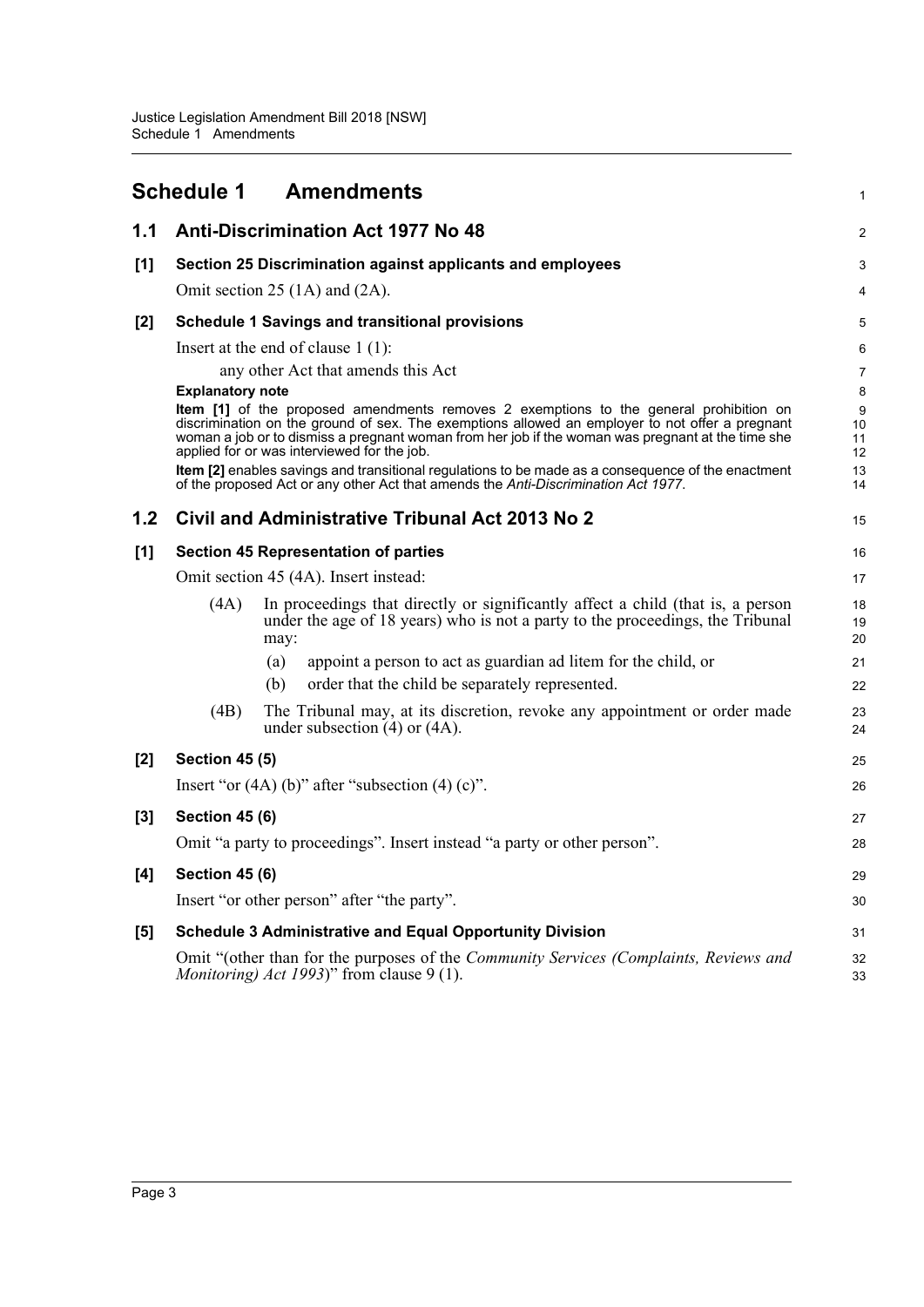#### **[6] Schedule 6 Guardianship Division**

Omit "If the Tribunal is constituted by less than 3 Division members, the Tribunal" from clause 11 (2).

Insert instead "The Tribunal".

#### **Explanatory note**

**Item [1]** of the proposed amendments enables the Civil and Administrative Tribunal (*NCAT*) to appoint a person to act as a separate representative or guardian ad litem for a child in proceedings that directly or significantly affect the child, where the child is not a party to the proceedings. **Items [2]-[4]** are consequential amendments.

**Item [5]** provides that parties to proceedings under the *Community Services (Complaints, Reviews and Monitoring) Act 1993* in the Administrative and Equal Opportunity Division of NCAT are entitled to be represented by an Australian legal practitioner without NCAT having to grant leave. This is currently the case in all other proceedings under that Division.

**Item [6]** provides that a statement of written reasons is not required to be provided to the parties to proceedings in NCAT's Guardianship Division that relate to certain provisions of the *Guardianship Act 1987* irrespective of how many NCAT members are hearing the proceedings. Currently, a written statement of reasons is not required if the proceedings are heard by less than 3 NCAT members. The general requirement for NCAT to provide a written statement of reasons in any proceedings if requested to do so by a party to the proceedings continues to apply.

| 1.3   |                                                                                       | <b>Crime Commission Act 2012 No 66</b>                                                                                                                                                      | 20             |  |  |
|-------|---------------------------------------------------------------------------------------|---------------------------------------------------------------------------------------------------------------------------------------------------------------------------------------------|----------------|--|--|
| [1]   | Section 29 Power to obtain documents and things                                       |                                                                                                                                                                                             |                |  |  |
|       | Omit section 29 (4). Insert instead:                                                  |                                                                                                                                                                                             |                |  |  |
|       | (4)                                                                                   | The Commission is to retain any document or thing produced in accordance<br>with a production notice in safe custody for the purposes of the investigation.                                 | 23<br>24       |  |  |
| [2]   |                                                                                       | Section 30 Refusal or failure of person to produce document or thing                                                                                                                        | 25             |  |  |
|       | Omit "so that it may be sealed and" from section $30(3)$ (b). Insert instead "to be". |                                                                                                                                                                                             |                |  |  |
| $[3]$ | <b>Section 30 (5)</b>                                                                 |                                                                                                                                                                                             |                |  |  |
|       | Omit the subsection. Insert instead:                                                  |                                                                                                                                                                                             |                |  |  |
|       | (5)                                                                                   | The Commission is to retain any document or thing deposited with the<br>Commission in safe custody pending the hearing.                                                                     | 29<br>30       |  |  |
| [4]   |                                                                                       | Section 75 Disclosure of certain financial information                                                                                                                                      | 31             |  |  |
|       |                                                                                       | Insert ", or performing services for the Commission as arranged under section 74 (3) or $(4)$ ,"<br>after "section 74 $(2)$ " in section 75 $(3)$ .                                         | 32<br>33       |  |  |
| [5]   | <b>Section 75 (3)</b>                                                                 |                                                                                                                                                                                             | 34             |  |  |
|       |                                                                                       | Insert "or section 76" after "subsection (1)".                                                                                                                                              | 35             |  |  |
| [6]   | <b>Section 84 Service of documents</b>                                                |                                                                                                                                                                                             |                |  |  |
|       | Omit section 84 (1). Insert instead:                                                  |                                                                                                                                                                                             |                |  |  |
|       | (1)                                                                                   | A document that is authorised or required by this Act or the regulations to be<br>served on any person may be served by any of the following methods:                                       | 38<br>39       |  |  |
|       |                                                                                       | in the case of an individual—by personal delivery to the person,<br>(a)                                                                                                                     | 40             |  |  |
|       |                                                                                       | by post to the address specified by the person for the service of<br>(b)<br>documents of that kind,                                                                                         | 41<br>42       |  |  |
|       |                                                                                       | in the case of an individual who has not specified such an address—by<br>(c)<br>post to the residential or business address of the person last known to<br>the person serving the document, | 43<br>44<br>45 |  |  |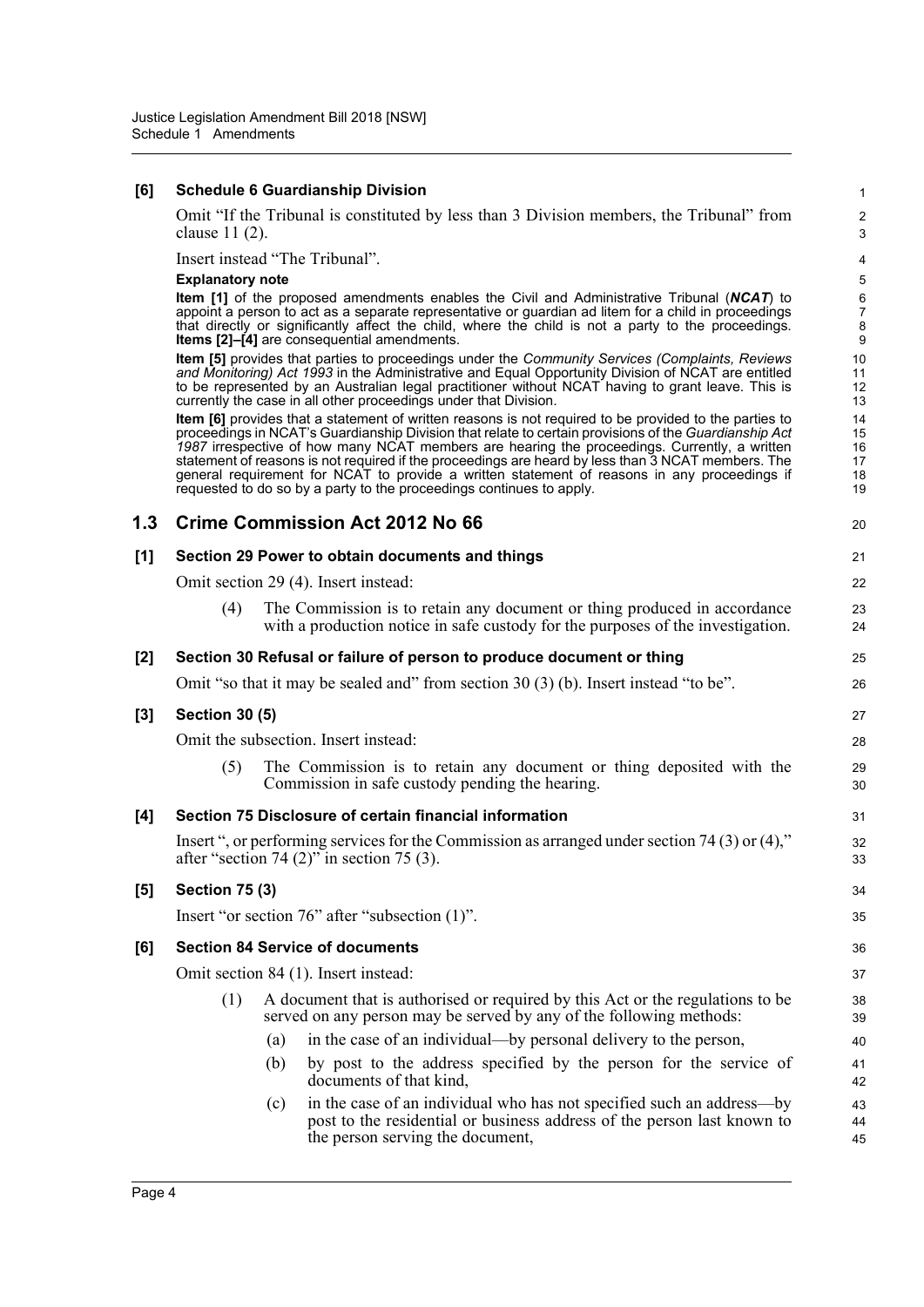|       |                                | (d) | in the case of a corporation—by post to the registered office or any other<br>office of the corporation or by leaving it at any such office with a person<br>apparently over the age of 16 years,                                                                                                                                                                                                   | $\mathbf{1}$<br>$\overline{2}$<br>3 |
|-------|--------------------------------|-----|-----------------------------------------------------------------------------------------------------------------------------------------------------------------------------------------------------------------------------------------------------------------------------------------------------------------------------------------------------------------------------------------------------|-------------------------------------|
|       |                                | (e) | by email to an email address specified by the person for the service of<br>documents of that kind,                                                                                                                                                                                                                                                                                                  | 4<br>5                              |
|       |                                | (f) | by any other method authorised by the regulations for the service of<br>documents of that kind.                                                                                                                                                                                                                                                                                                     | 6<br>$\overline{7}$                 |
| $[7]$ | <b>Section 84 (3)</b>          |     |                                                                                                                                                                                                                                                                                                                                                                                                     | 8                                   |
|       | Insert after section 84 (2):   |     |                                                                                                                                                                                                                                                                                                                                                                                                     | 9                                   |
|       | (3)                            |     | In this section:                                                                                                                                                                                                                                                                                                                                                                                    | 10                                  |
|       |                                |     | serve includes give or send.                                                                                                                                                                                                                                                                                                                                                                        | 11                                  |
|       | <b>Explanatory note</b>        |     |                                                                                                                                                                                                                                                                                                                                                                                                     | 12                                  |
|       |                                |     | <b>Items [1] and [3]</b> of the proposed amendments remove the requirement for the Crime Commission<br>(the <b>Commission</b> ) to seal a document or thing that is produced to the Commission as part of an<br>investigation. The Commission will still be required to keep the documents and things in safe custody.<br><b>Item <math>[\tilde{2}]</math></b> is a consequential amendment.        | 13<br>14<br>15<br>16                |
|       | under section 76.              |     | Item [4] provides that the Commission may waive the usual financial information disclosure<br>requirements that apply to Commission staff in the case of staff seconded from another NSW<br>government agency or police officers seconded from outside NSW. Item [5] clarifies that the waiver<br>operates to waive the ongoing requirement to disclose changes in a person's financial information | 17<br>18<br>19<br>20<br>21          |
|       |                                |     | Items [6] and [7] update the methods for serving a document, including by allowing service by email<br>if the person specifies that such a document may be served by email to a specified email address.                                                                                                                                                                                            | 22<br>23                            |
| 1.4   |                                |     | Crimes Act 1900 No 40                                                                                                                                                                                                                                                                                                                                                                               | 24                                  |
|       |                                |     |                                                                                                                                                                                                                                                                                                                                                                                                     |                                     |
| [1]   |                                |     | Section 73 Sexual intercourse with child between 16 and 18 under special care                                                                                                                                                                                                                                                                                                                       | 25                                  |
|       |                                |     | Omit section 73 (3) (b). Insert instead:                                                                                                                                                                                                                                                                                                                                                            | 26                                  |
|       |                                | (b) | the offender is a member of the teaching staff of the school at which the<br>victim is a student, or                                                                                                                                                                                                                                                                                                | 27<br>28                            |
| $[2]$ | <b>Section 73 (6)</b>          |     |                                                                                                                                                                                                                                                                                                                                                                                                     | 29                                  |
|       | Insert after section $73(5)$ : |     |                                                                                                                                                                                                                                                                                                                                                                                                     | 30                                  |
|       | (6)                            |     | In this section:                                                                                                                                                                                                                                                                                                                                                                                    | 31                                  |
|       |                                |     | member of the teaching staff of a school means:                                                                                                                                                                                                                                                                                                                                                     | 32                                  |
|       |                                | (a) | a teacher at the school, or                                                                                                                                                                                                                                                                                                                                                                         | 33                                  |
|       |                                | (b) | the principal or a deputy principal at the school, or                                                                                                                                                                                                                                                                                                                                               | 34                                  |
|       |                                | (c) | any other person employed at the school who has students at the school<br>under his or her care or authority.                                                                                                                                                                                                                                                                                       | 35<br>36                            |
| $[3]$ |                                |     | Section 94 Robbery or stealing from the person                                                                                                                                                                                                                                                                                                                                                      | 37                                  |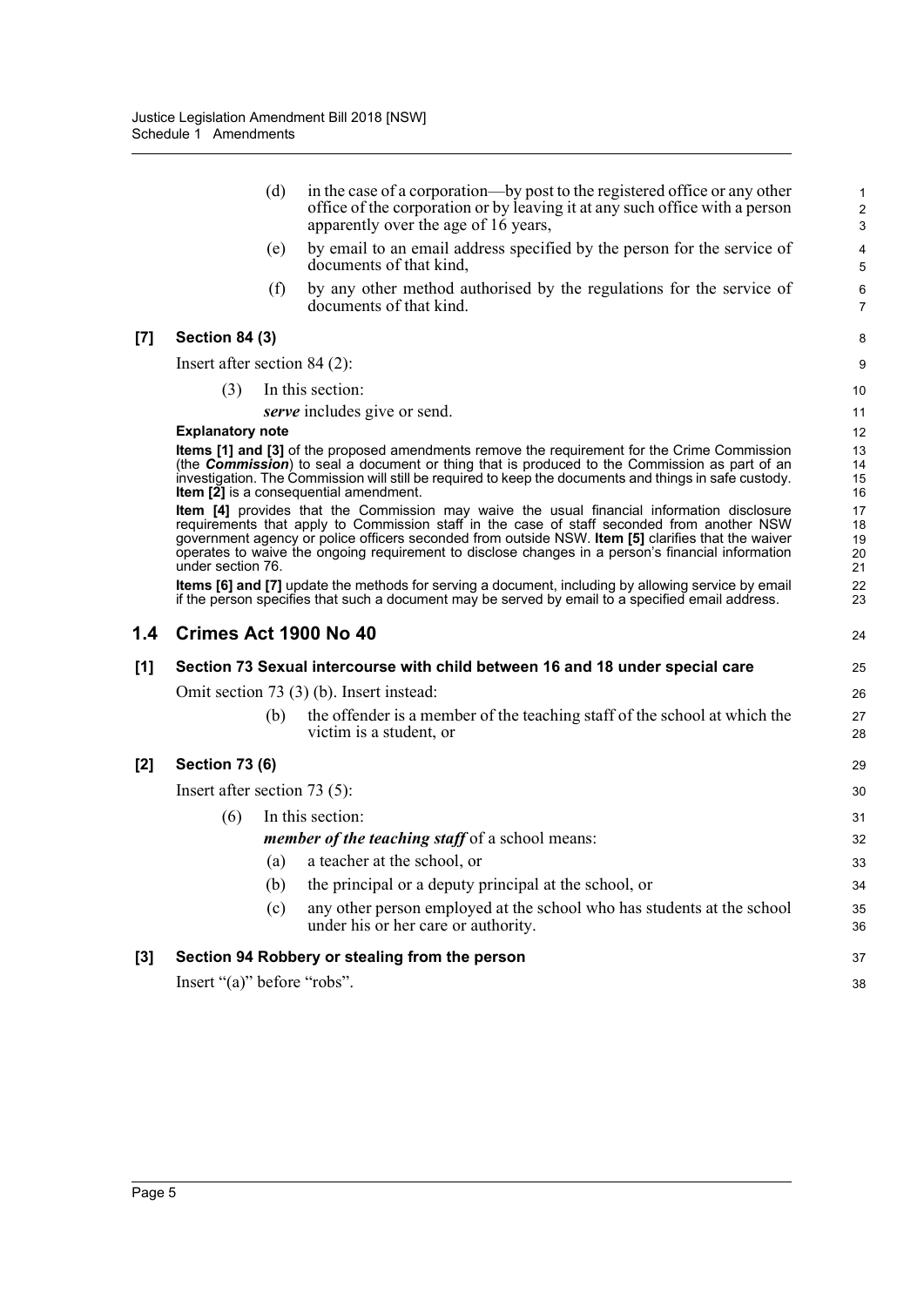| [4]   | <b>Section 94</b>                                                                                                                                                                                                                                                                                                                                                                                                                                                                                                                                                                                                                                                                                                                                                                                                                                                                                                                                                                                                                                 | 1                                                                                                             |
|-------|---------------------------------------------------------------------------------------------------------------------------------------------------------------------------------------------------------------------------------------------------------------------------------------------------------------------------------------------------------------------------------------------------------------------------------------------------------------------------------------------------------------------------------------------------------------------------------------------------------------------------------------------------------------------------------------------------------------------------------------------------------------------------------------------------------------------------------------------------------------------------------------------------------------------------------------------------------------------------------------------------------------------------------------------------|---------------------------------------------------------------------------------------------------------------|
|       | Insert "(b)" before "steals".                                                                                                                                                                                                                                                                                                                                                                                                                                                                                                                                                                                                                                                                                                                                                                                                                                                                                                                                                                                                                     | $\boldsymbol{2}$                                                                                              |
|       | <b>Explanatory note</b><br>Items [1] and [2] of the proposed amendments expand an existing provision that makes it an offence<br>for a person (the <b>offender</b> ) to have sexual intercourse with a person aged between 16 and 18 years<br>(the victim) if the offender is the victim's school teacher. The offence will now extend to any member<br>of the teaching staff at the school at which the victim is a student, including teachers, the principal or<br>deputy principal and any other person employed at the school who has students at the school under<br>his or her care or authority. The offence continues to apply to other special care relationships,<br>including where the offender has an established personal relationship with the victim in connection<br>with the provision of religious, sporting, musical or other instruction to the victim.<br><b>Items</b> [3] and [4] are law revision amendments and are consequential on amendments to the<br>Criminal Procedure Act 1986 in Schedule 1.5 [2], [4] and [8]. | $\ensuremath{\mathsf{3}}$<br>4<br>5<br>6<br>$\boldsymbol{7}$<br>8<br>$\boldsymbol{9}$<br>10<br>11<br>12<br>13 |
| 1.5   | <b>Criminal Procedure Act 1986 No 209</b>                                                                                                                                                                                                                                                                                                                                                                                                                                                                                                                                                                                                                                                                                                                                                                                                                                                                                                                                                                                                         | 14                                                                                                            |
| [1]   | <b>Section 174 Commencement of private prosecutions</b>                                                                                                                                                                                                                                                                                                                                                                                                                                                                                                                                                                                                                                                                                                                                                                                                                                                                                                                                                                                           | 15                                                                                                            |
|       | Omit "by the court" from section 174 (3). Insert instead "by a Magistrate".                                                                                                                                                                                                                                                                                                                                                                                                                                                                                                                                                                                                                                                                                                                                                                                                                                                                                                                                                                       | 16                                                                                                            |
| [2]   | Schedule 1 Indictable offences triable summarily                                                                                                                                                                                                                                                                                                                                                                                                                                                                                                                                                                                                                                                                                                                                                                                                                                                                                                                                                                                                  | 17                                                                                                            |
|       | Omit "section 94" from clause 3 (b) in Table 1. Insert instead "section 94 (b)".                                                                                                                                                                                                                                                                                                                                                                                                                                                                                                                                                                                                                                                                                                                                                                                                                                                                                                                                                                  | 18                                                                                                            |
| $[3]$ | Schedule 1, Table 1, clause 3 (c)                                                                                                                                                                                                                                                                                                                                                                                                                                                                                                                                                                                                                                                                                                                                                                                                                                                                                                                                                                                                                 | 19                                                                                                            |
|       | Insert "193B (3)," after "192,".                                                                                                                                                                                                                                                                                                                                                                                                                                                                                                                                                                                                                                                                                                                                                                                                                                                                                                                                                                                                                  | 20                                                                                                            |
| [4]   | Schedule 1, Table 1, clause 3A                                                                                                                                                                                                                                                                                                                                                                                                                                                                                                                                                                                                                                                                                                                                                                                                                                                                                                                                                                                                                    | 21                                                                                                            |
|       | Insert after clause 3:                                                                                                                                                                                                                                                                                                                                                                                                                                                                                                                                                                                                                                                                                                                                                                                                                                                                                                                                                                                                                            | 22                                                                                                            |
|       | 3A<br><b>Robbery</b>                                                                                                                                                                                                                                                                                                                                                                                                                                                                                                                                                                                                                                                                                                                                                                                                                                                                                                                                                                                                                              | 23                                                                                                            |
|       | An offence under section 94 (a) of the Crimes Act 1900.                                                                                                                                                                                                                                                                                                                                                                                                                                                                                                                                                                                                                                                                                                                                                                                                                                                                                                                                                                                           | 24                                                                                                            |
| [5]   | Schedule 1, Table 1, clause 15 (2)                                                                                                                                                                                                                                                                                                                                                                                                                                                                                                                                                                                                                                                                                                                                                                                                                                                                                                                                                                                                                | 25                                                                                                            |
|       | Insert "319," after "317,".                                                                                                                                                                                                                                                                                                                                                                                                                                                                                                                                                                                                                                                                                                                                                                                                                                                                                                                                                                                                                       | 26                                                                                                            |
| [6]   | Schedule 1, Table 1, clause 29A                                                                                                                                                                                                                                                                                                                                                                                                                                                                                                                                                                                                                                                                                                                                                                                                                                                                                                                                                                                                                   | 27                                                                                                            |
|       | Insert after clause 29:                                                                                                                                                                                                                                                                                                                                                                                                                                                                                                                                                                                                                                                                                                                                                                                                                                                                                                                                                                                                                           | 28                                                                                                            |
|       | 29A<br>Supply prohibited drug involving more than indictable quantity but less than<br>commercial quantity                                                                                                                                                                                                                                                                                                                                                                                                                                                                                                                                                                                                                                                                                                                                                                                                                                                                                                                                        | 29<br>30                                                                                                      |
|       | An offence under section 25 (1) of the Drug Misuse and Trafficking Act 1985<br>where the amount of prohibited drug concerned is more than the applicable<br>indictable quantity but less than the applicable commercial quantity.                                                                                                                                                                                                                                                                                                                                                                                                                                                                                                                                                                                                                                                                                                                                                                                                                 | 31<br>32<br>33                                                                                                |
| $[7]$ | Schedule 1, Table 1, clause 30                                                                                                                                                                                                                                                                                                                                                                                                                                                                                                                                                                                                                                                                                                                                                                                                                                                                                                                                                                                                                    | 34                                                                                                            |
|       | Omit "section 32 (1) (a)–(f)". Insert instead "section 32 (1) (a), (b), (c1), (d), (e) or (f)".                                                                                                                                                                                                                                                                                                                                                                                                                                                                                                                                                                                                                                                                                                                                                                                                                                                                                                                                                   | 35                                                                                                            |
| [8]   | Schedule 1, Table 2, clause 3 (b)                                                                                                                                                                                                                                                                                                                                                                                                                                                                                                                                                                                                                                                                                                                                                                                                                                                                                                                                                                                                                 | 36                                                                                                            |
|       | Omit "section 94". Insert instead "section 94 (b)".                                                                                                                                                                                                                                                                                                                                                                                                                                                                                                                                                                                                                                                                                                                                                                                                                                                                                                                                                                                               | 37                                                                                                            |
| [9]   | Schedule 1, Table 2, clause 3 (c)                                                                                                                                                                                                                                                                                                                                                                                                                                                                                                                                                                                                                                                                                                                                                                                                                                                                                                                                                                                                                 | 38                                                                                                            |
|       | Insert "193B (3)," after "192,".                                                                                                                                                                                                                                                                                                                                                                                                                                                                                                                                                                                                                                                                                                                                                                                                                                                                                                                                                                                                                  | 39                                                                                                            |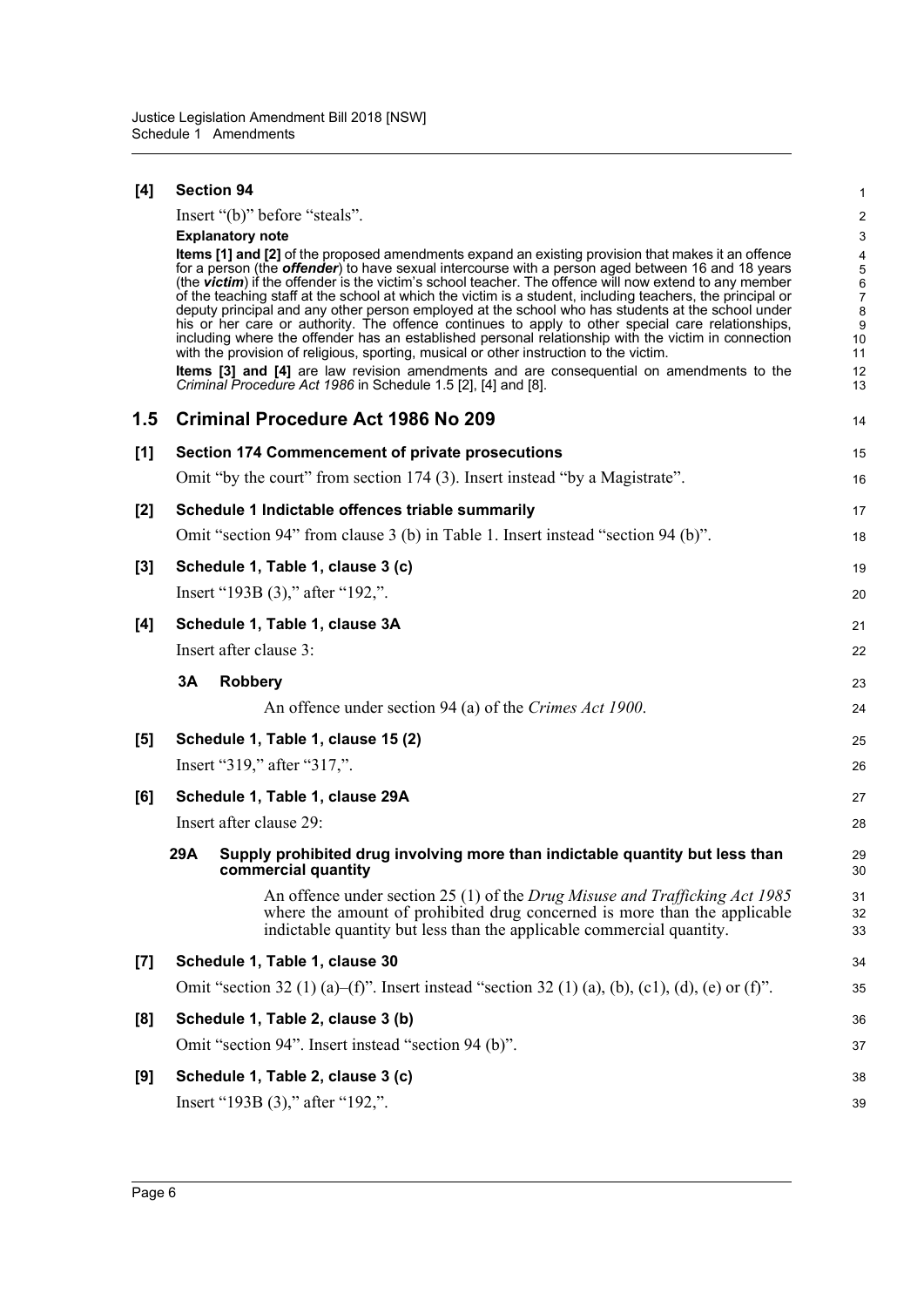| $[10]$ | Schedule 2 Savings, transitional and other provisions |                                                                                                                                                                                                                                                                                                                                                                                                                                  |                            |  |  |
|--------|-------------------------------------------------------|----------------------------------------------------------------------------------------------------------------------------------------------------------------------------------------------------------------------------------------------------------------------------------------------------------------------------------------------------------------------------------------------------------------------------------|----------------------------|--|--|
|        |                                                       | Insert at the end of the Schedule, with appropriate Part and clause numbering:                                                                                                                                                                                                                                                                                                                                                   | $\overline{2}$             |  |  |
|        | <b>Part</b>                                           | <b>Provision consequent on enactment of Justice</b><br><b>Legislation Amendment Act 2018</b>                                                                                                                                                                                                                                                                                                                                     | 3<br>4                     |  |  |
|        | <b>Application of amendments</b>                      |                                                                                                                                                                                                                                                                                                                                                                                                                                  |                            |  |  |
|        |                                                       | An amendment made to Schedule 1 to this Act by the <i>Justice Legislation</i><br>Amendment Act 2018 does not apply to proceedings for an offence that<br>commenced before the commencement of that amendment.                                                                                                                                                                                                                    | 6<br>$\overline{7}$<br>8   |  |  |
|        | <b>Explanatory note</b>                               |                                                                                                                                                                                                                                                                                                                                                                                                                                  | $\boldsymbol{9}$           |  |  |
|        | the notice.                                           | Item [1] of the proposed amendments provides that a Magistrate, rather than the Local Court, is to<br>be responsible for determining whether a court attendance notice is to be signed and issued in the<br>case of a private prosecution for a summary offence, where a registrar has already refused to sign                                                                                                                   | 10<br>11<br>12<br>13       |  |  |
|        |                                                       | <b>Items [3]–[6]</b> provide that the following indictable offences are to be dealt with summarily unless the<br>prosecutor or person charged elects to have the offence dealt with on indictment:                                                                                                                                                                                                                               | 14<br>15                   |  |  |
|        | (a)<br>(b)                                            | robbery (section 94 of the Crimes Act 1900),<br>recklessly dealing with proceeds of crime (section 193B (3) of the Crimes Act 1900) where the<br>value of the proceeds is more than \$5,000,                                                                                                                                                                                                                                     | 16<br>17<br>18             |  |  |
|        | (c)                                                   | perverting the course of justice (section 319 of the Crimes Act 1900),                                                                                                                                                                                                                                                                                                                                                           | 19                         |  |  |
|        | (d)                                                   | supplying a prohibited drug (section 25 (1) of the Drug Misuse and Trafficking Act 1985) where<br>the quantity of the prohibited drug involved is less than the commercial quantity.                                                                                                                                                                                                                                             | 20<br>21                   |  |  |
|        |                                                       | <b>Items [2], [7] and [8]</b> are consequential amendments.<br>Item [9] provides that the offence of recklessly dealing with proceeds of crime (section 193B (3) of<br>the Crimes Act 1900), where the value of the proceeds is \$5,000 or less, is to be dealt with summarily<br>by the Local Court unless the prosecutor elects to have the offence dealt with on indictment.<br><b>Item [10]</b> is a transitional provision. | 22<br>23<br>24<br>25<br>26 |  |  |
| 1.6    |                                                       | <b>Criminal Records Act 1991 No 8</b>                                                                                                                                                                                                                                                                                                                                                                                            | 27                         |  |  |
|        |                                                       | Section 19C Eligible homosexual offence convictions may be extinguished                                                                                                                                                                                                                                                                                                                                                          | 28                         |  |  |
|        |                                                       | Omit paragraph $(b)$ from the note to section 19C $(1)$ . Insert instead:                                                                                                                                                                                                                                                                                                                                                        | 29                         |  |  |
|        |                                                       | the offender is a member of the teaching staff at the school at which the<br>(b)<br>victim is a student, or                                                                                                                                                                                                                                                                                                                      | 30<br>31                   |  |  |
|        | <b>Explanatory note</b>                               | The proposed amendment updates a reference to section 73 of the Crimes Act 1900 as a<br>consequence of the amendment to that section in Schedule 1.4.                                                                                                                                                                                                                                                                            | 32<br>33<br>34             |  |  |
| 1.7    |                                                       | Drug Misuse and Trafficking Act 1985 No 226                                                                                                                                                                                                                                                                                                                                                                                      | 35                         |  |  |
| [1]    |                                                       | Section 32 Penalty for certain offences dealt with on indictment                                                                                                                                                                                                                                                                                                                                                                 | 36                         |  |  |
|        |                                                       | Omit section 32 (1) (c). Insert instead:                                                                                                                                                                                                                                                                                                                                                                                         | 37                         |  |  |
|        |                                                       | an offence under section $25(1)$ ,<br>(c)                                                                                                                                                                                                                                                                                                                                                                                        | 38                         |  |  |
|        |                                                       | an offence under section 25 (1A),<br>(c1)                                                                                                                                                                                                                                                                                                                                                                                        | 39                         |  |  |
| $[2]$  |                                                       | Section 32 (1) (d) and (e)                                                                                                                                                                                                                                                                                                                                                                                                       | 40                         |  |  |
|        |                                                       | Omit "or $(c)$ " wherever occurring. Insert instead ", $(c)$ or $(c)$ ".                                                                                                                                                                                                                                                                                                                                                         | 41                         |  |  |
| $[3]$  | <b>Section 32 (2)</b>                                 |                                                                                                                                                                                                                                                                                                                                                                                                                                  | 42                         |  |  |
|        |                                                       | Omit the subsection.                                                                                                                                                                                                                                                                                                                                                                                                             | 43                         |  |  |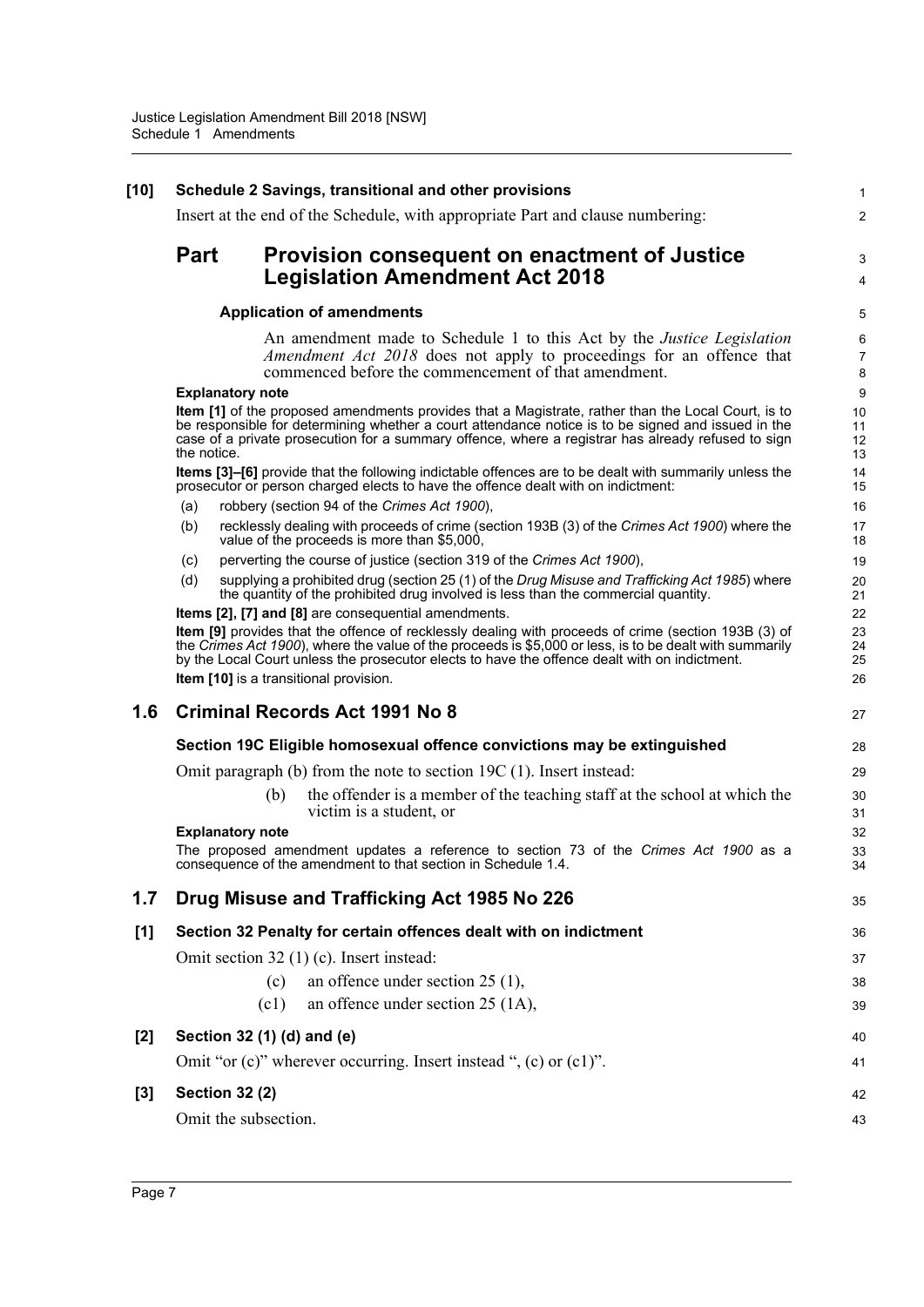| [4]   | Section 32, note                                                                                                                                                                                                                                                                                        | 1                        |  |  |  |
|-------|---------------------------------------------------------------------------------------------------------------------------------------------------------------------------------------------------------------------------------------------------------------------------------------------------------|--------------------------|--|--|--|
|       | Insert at the end of the section:                                                                                                                                                                                                                                                                       | 2                        |  |  |  |
|       | Note. Offences referred to in this section may be dealt with summarily in certain cases.<br>See Chapter 5 of and Schedule 1 to the Criminal Procedure Act 1986.                                                                                                                                         | 3<br>4                   |  |  |  |
|       | <b>Explanatory note</b>                                                                                                                                                                                                                                                                                 | 5                        |  |  |  |
|       | <b>Item [1]</b> of the proposed amendments enables the offence of supplying a prohibited drug under<br>section 25 (1) to be dealt with summarily under the Criminal Procedure Act 1986 (see Schedule 1.5 [6]<br>and [7]). Item [2] is a consequential amendment.                                        | 6<br>$\overline{7}$<br>8 |  |  |  |
|       | Item [3] is a law revision amendment that omits a provision that is unnecessary because of the<br>operation of Chapter 5 of the Criminal Procedure Act 1986. Item [4] is a consequential amendment.                                                                                                     | 9<br>10                  |  |  |  |
| 1.8   | Evidence Act 1995 No 25                                                                                                                                                                                                                                                                                 | 11                       |  |  |  |
|       | <b>Section 160 Postal articles</b>                                                                                                                                                                                                                                                                      | 12                       |  |  |  |
|       | Omit "fourth" from section 160 (1). Insert instead "seventh".                                                                                                                                                                                                                                           | 13                       |  |  |  |
|       | <b>Explanatory note</b>                                                                                                                                                                                                                                                                                 | 14                       |  |  |  |
|       | The proposed amendment provides that a postal article is presumed to have been received 7 working<br>days after it is sent, rather than 4 working days, as a consequence of changes to Australia Post<br>delivery times.                                                                                | 15<br>16<br>17           |  |  |  |
| 1.9   | Land and Environment Court Act 1979 No 204                                                                                                                                                                                                                                                              | 18                       |  |  |  |
| [1]   | Section 20 Class 4—environmental planning and protection, development contract<br>and strata renewal plan civil enforcement                                                                                                                                                                             | 19<br>20                 |  |  |  |
|       | Omit "section 193" from section 20 (1) (cg). Insert instead "sections 193 and 202".                                                                                                                                                                                                                     | 21                       |  |  |  |
| [2]   | Section 20 (1) (cga)                                                                                                                                                                                                                                                                                    | 22                       |  |  |  |
|       | Omit "Division 2 of Part 13".                                                                                                                                                                                                                                                                           | 23                       |  |  |  |
|       | Insert instead "Division 2 of Part 13 and sections 13.22 and 13.27".                                                                                                                                                                                                                                    | 24                       |  |  |  |
| $[3]$ | Section 20 (1) (ck)                                                                                                                                                                                                                                                                                     |                          |  |  |  |
|       | Insert after section $20(1)(cja)$ :                                                                                                                                                                                                                                                                     | 26                       |  |  |  |
|       | proceedings under section 57 of the Dangerous Goods (Road and Rail<br>(ck)<br>Transport) Act 2008,                                                                                                                                                                                                      | 27<br>28                 |  |  |  |
| [4]   | Section 20 (1) (dg)                                                                                                                                                                                                                                                                                     | 29                       |  |  |  |
|       | Insert after section $20(1)(df)$ :                                                                                                                                                                                                                                                                      | 30                       |  |  |  |
|       | (dg) proceedings under section 353D of the Water Management Act 2000,                                                                                                                                                                                                                                   | 31                       |  |  |  |
|       | <b>Explanatory note</b>                                                                                                                                                                                                                                                                                 | 32                       |  |  |  |
|       | Items [1]-[4] of the proposed amendments provide that proceedings under the following provisions<br>are to be dealt with under Class 4 of the Land and Environment Court's jurisdiction:                                                                                                                | 33<br>34                 |  |  |  |
|       | section 202 of the National Parks and Wildlife Act 1974,<br>(a)                                                                                                                                                                                                                                         | 35                       |  |  |  |
|       | sections 13.22 and 13.27 of the Biodiversity Conservation Act 2016,<br>(b)                                                                                                                                                                                                                              | 36                       |  |  |  |
|       | (c)<br>section 57 of the Dangerous Goods (Road and Rail Transport) Act 2008,                                                                                                                                                                                                                            | 37                       |  |  |  |
|       | (d)<br>section 353D of the Water Management Act 2000.                                                                                                                                                                                                                                                   | 38                       |  |  |  |
|       | The proceedings involve the recovery of costs, expenses and compensation from an offender against<br>whom an offence against the Act concerned has been proved, and in the case of the Biodiversity<br>Conservation Act 2016 proceedings relating to the enforcement of undertakings are also included. | 39<br>40<br>41           |  |  |  |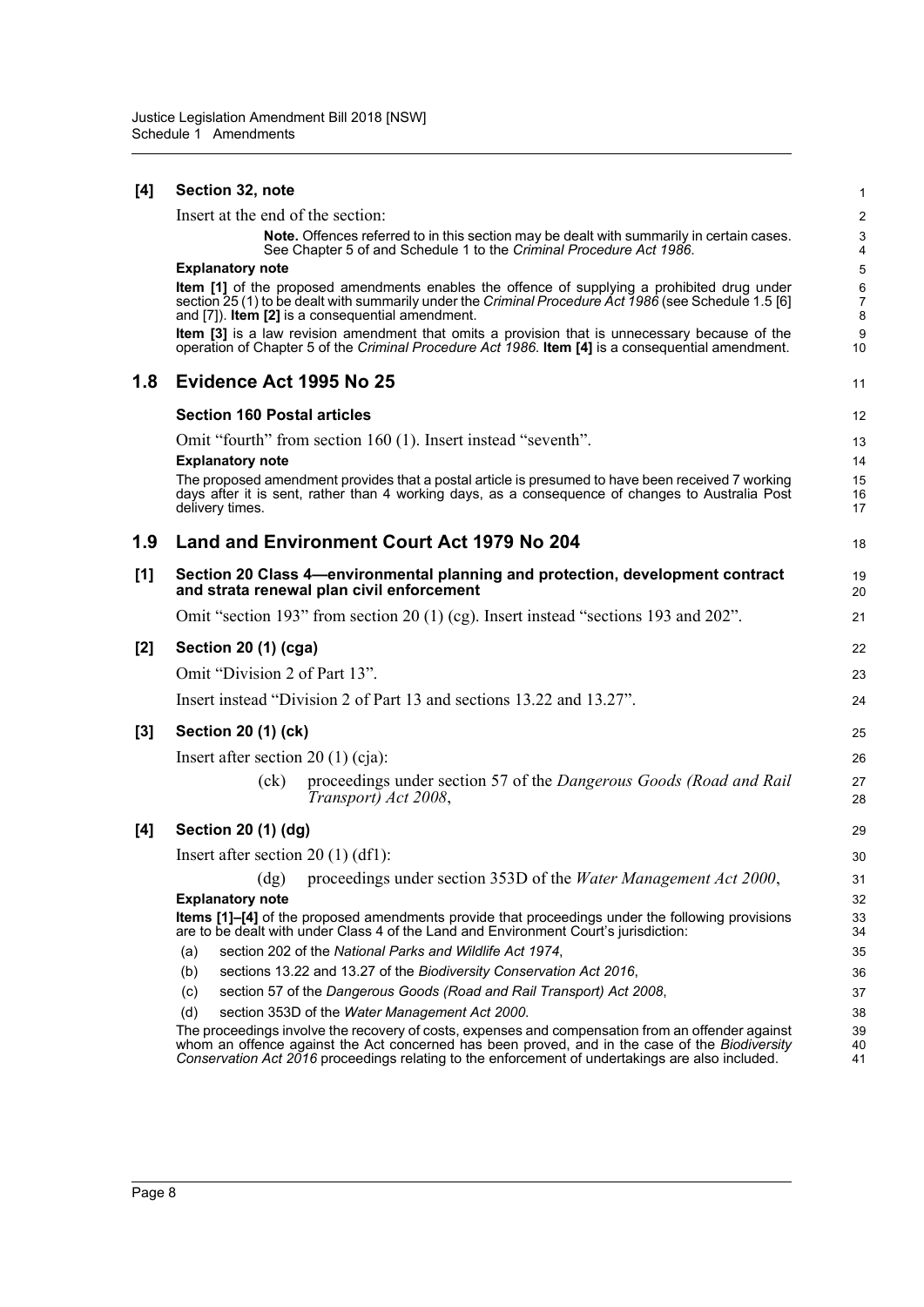|       |                                                                                                                                                                                                                                                                                                                                                     |                         |                              | 1.10 Law Enforcement (Powers and Responsibilities) Act 2002 No 103                                                                                                                                                                                                                                                                                               | 1                               |  |
|-------|-----------------------------------------------------------------------------------------------------------------------------------------------------------------------------------------------------------------------------------------------------------------------------------------------------------------------------------------------------|-------------------------|------------------------------|------------------------------------------------------------------------------------------------------------------------------------------------------------------------------------------------------------------------------------------------------------------------------------------------------------------------------------------------------------------|---------------------------------|--|
|       | Section 134 Orders for the taking of identification particulars                                                                                                                                                                                                                                                                                     |                         |                              |                                                                                                                                                                                                                                                                                                                                                                  |                                 |  |
|       | Insert after section 134 $(5)$ (c) (i):                                                                                                                                                                                                                                                                                                             |                         |                              |                                                                                                                                                                                                                                                                                                                                                                  |                                 |  |
|       |                                                                                                                                                                                                                                                                                                                                                     |                         |                              | section 111 (1) (a) or (b) or (3) (a) or (b),<br>(ia)                                                                                                                                                                                                                                                                                                            | 4                               |  |
|       |                                                                                                                                                                                                                                                                                                                                                     | <b>Explanatory note</b> |                              |                                                                                                                                                                                                                                                                                                                                                                  | 5                               |  |
|       |                                                                                                                                                                                                                                                                                                                                                     |                         |                              | The proposed amendment provides that a court that finds the offence of driving with illicit drugs in a<br>person's oral fluid, blood or urine under section 111 of the Road Transport Act 2013 to have been<br>proven may make an order requiring the person to attend a police station to have the person's<br>photograph, finger-prints and palm-prints taken. | 6<br>$\boldsymbol{7}$<br>8<br>9 |  |
|       |                                                                                                                                                                                                                                                                                                                                                     |                         |                              | 1.11 Succession Act 2006 No 80                                                                                                                                                                                                                                                                                                                                   | 10                              |  |
| [1]   |                                                                                                                                                                                                                                                                                                                                                     |                         | <b>Section 3 Definitions</b> |                                                                                                                                                                                                                                                                                                                                                                  | 11                              |  |
|       |                                                                                                                                                                                                                                                                                                                                                     |                         |                              | Omit "fee and reward" from section $3(4)(a)$ . Insert instead "fee or reward".                                                                                                                                                                                                                                                                                   | 12                              |  |
| $[2]$ |                                                                                                                                                                                                                                                                                                                                                     |                         |                              | Section 23 Execution of will made under order                                                                                                                                                                                                                                                                                                                    | 13                              |  |
|       |                                                                                                                                                                                                                                                                                                                                                     |                         |                              | Omit section 23 (2). Insert instead:                                                                                                                                                                                                                                                                                                                             | 14                              |  |
|       |                                                                                                                                                                                                                                                                                                                                                     | (2)                     |                              | A will may be signed by the Registrar for the purposes of subsection $(1)$ (b)<br>even after the death of the person in relation to whom the order was made.                                                                                                                                                                                                     | 15<br>16                        |  |
| $[3]$ |                                                                                                                                                                                                                                                                                                                                                     |                         |                              | Section 58 When an application may be made                                                                                                                                                                                                                                                                                                                       | 17                              |  |
|       |                                                                                                                                                                                                                                                                                                                                                     |                         |                              | Insert "or the parties to the proceedings consent to the application being made out of time"<br>after "shown" in section 58 (2).                                                                                                                                                                                                                                 | 18<br>19                        |  |
| [4]   |                                                                                                                                                                                                                                                                                                                                                     | <b>Section 64</b>       |                              |                                                                                                                                                                                                                                                                                                                                                                  | 20                              |  |
|       |                                                                                                                                                                                                                                                                                                                                                     |                         |                              | Omit the section. Insert instead:                                                                                                                                                                                                                                                                                                                                | 21                              |  |
|       | 64                                                                                                                                                                                                                                                                                                                                                  |                         |                              | Orders may affect property outside jurisdiction                                                                                                                                                                                                                                                                                                                  | 22                              |  |
|       |                                                                                                                                                                                                                                                                                                                                                     |                         |                              | A family provision order may be made in respect of property situated outside<br>New South Wales when, or at any time after, the order is made, only if the<br>deceased person was, at the time of death, domiciled in New South Wales.                                                                                                                           | 23<br>24<br>25                  |  |
| $[5]$ |                                                                                                                                                                                                                                                                                                                                                     | <b>Section 124</b>      |                              |                                                                                                                                                                                                                                                                                                                                                                  | 26                              |  |
|       |                                                                                                                                                                                                                                                                                                                                                     |                         |                              | Omit the section. Insert instead:                                                                                                                                                                                                                                                                                                                                | 27                              |  |
|       | 124                                                                                                                                                                                                                                                                                                                                                 |                         |                              | Spouses' entitlement where any issue are not issue of a surviving spouse                                                                                                                                                                                                                                                                                         | 28                              |  |
|       |                                                                                                                                                                                                                                                                                                                                                     |                         | Division:                    | If an intestate leaves more than one spouse and any issue who are not issue of<br>a surviving spouse, the spouses are entitled to share, in accordance with this                                                                                                                                                                                                 | 29<br>30<br>31                  |  |
|       |                                                                                                                                                                                                                                                                                                                                                     |                         | (a)                          | the intestate's personal effects, and                                                                                                                                                                                                                                                                                                                            | 32                              |  |
|       |                                                                                                                                                                                                                                                                                                                                                     |                         | (b)                          | the statutory legacy that would be payable if the intestate had left only<br>one surviving spouse, and                                                                                                                                                                                                                                                           | 33<br>34                        |  |
|       |                                                                                                                                                                                                                                                                                                                                                     |                         | (c)                          | one-half of the remainder (if any) of the intestate estate.                                                                                                                                                                                                                                                                                                      | 35                              |  |
|       |                                                                                                                                                                                                                                                                                                                                                     | <b>Explanatory note</b> |                              |                                                                                                                                                                                                                                                                                                                                                                  | 36<br>37                        |  |
|       | Item [2] of the proposed amendments provides that the Registrar of the Supreme Court may sign a<br>will, being a will that is made or altered by an order of the Supreme Court for a person without<br>testamentary capacity, for the purposes of executing the will, even after the death of the person in<br>relation to whom the order was made. |                         |                              |                                                                                                                                                                                                                                                                                                                                                                  |                                 |  |
|       | Item [3] enables an application for a family provision order to be made later than 12 months after the<br>death of the deceased person if the parties to the proceedings consent to the application being made<br>out of time.                                                                                                                      |                         |                              |                                                                                                                                                                                                                                                                                                                                                                  |                                 |  |